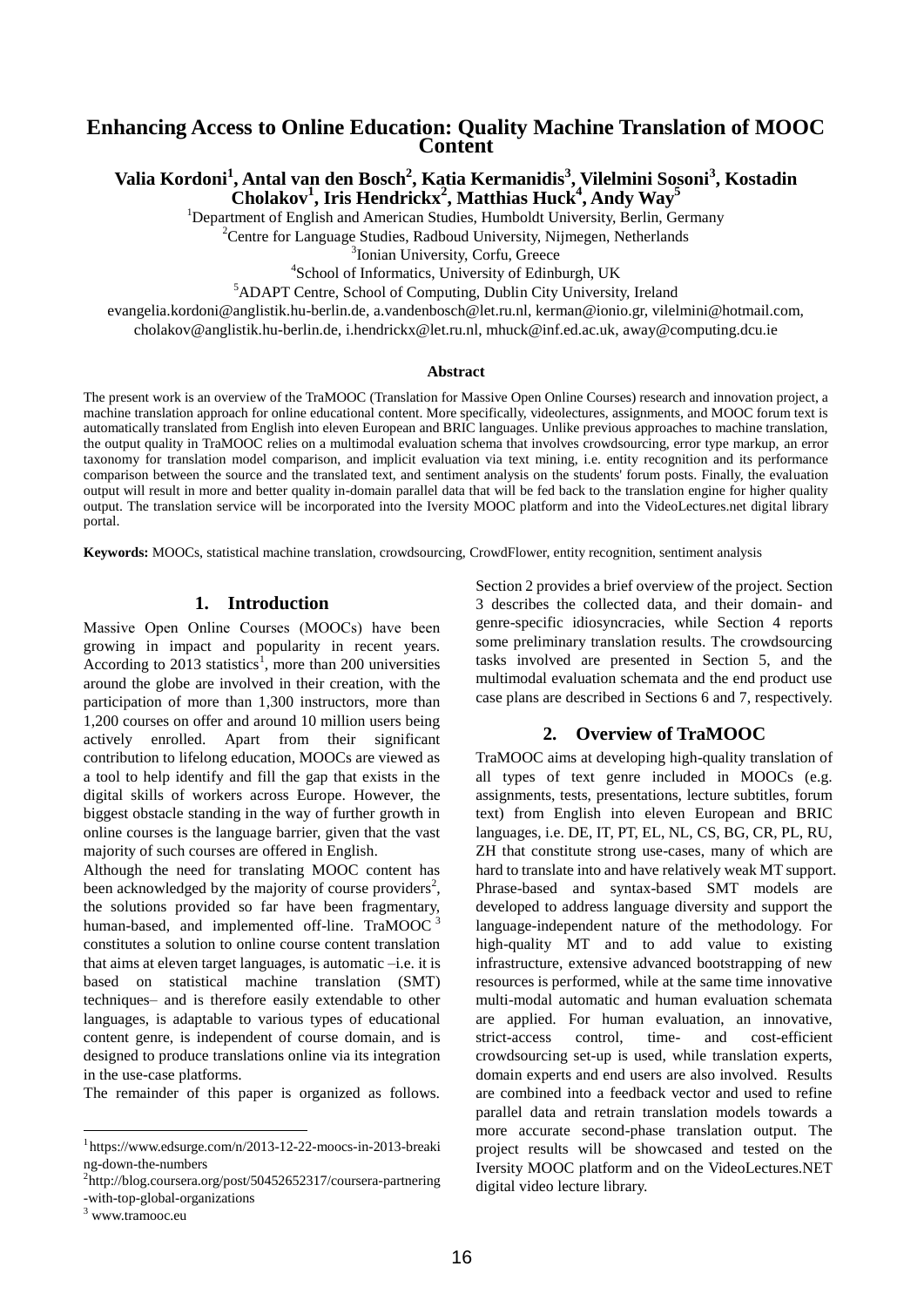The translation engine employed in TraMOOC is Moses<sup>4</sup>, the most widely used SMT toolkit available in academia as well as in commercial environments, mainly due to its flexibility, modularity, open-source licence, and competitive translation results.

# **3. Description of the Data**

TraMOOC employs a fine-grained definition of the term *educational data* and defines domains in terms of subject areas and text types. Regarding the latter, we make a distinction between formal (lectures subtitles, presentations, assignments and tests) and informal (forum data) domains. Regarding the former, we divide the data into scientific and general-domain. Such distinctions are extremely important, especially with respect to out-of-domain data used to train the SMT system. Although not being strictly educational, parts of the out-of-domain data contain domain-specific terms and phrases which also occur in the TraMOOC domains. For example, out-of-domain parallel corpora derived from OpenOffice and PHP manuals are likely to contain terms which are also frequently used in scientific MOOCs on programming and other IT topics.

To date, there are very few parallel educational corpora for the eleven languages targeted in TraMOOC that are readily available to train SMT systems. One of the significant scientific contributions of TraMOOC is to produce parallel corpora from the educational domain and make them publicly available after the end of the project. The lack of in-domain parallel data is a real challenge. SMT systems heavily rely on the domains of the parallel data used for training. TraMOOC addresses this issue in two ways: (i) crawling multilingual educational web resources in order to seed the building of parallel corpora, and (ii) building parallel corpora via crowdsourced translation of educational texts. Additionally, we are also exploring the possibility of using parallel corpora from other, closely related languages. For example, we are currently experimenting with adding Serbian parallel data to the already available Croatian parallel corpora. In this way, we can increase the amount of parallel data available for low-resourced languages such as Croatian.

Translated subtitles and other course materials from the Coursera education platform<sup>5</sup> have been one of the major sources for the crawling of parallel educational data<sup>6</sup>. The data compiled so far contains translated materials from over 250 courses offered by Coursera. We have managed to extract translations for all eleven languages targeted in TraMOOC, but the size of the available parallel data varies strongly for each language pair. While for German and Italian there are over 2 million words of parallel data, for Czech and Greek there are only about 200,000 words available.

The translations are produced by course participants who

l

usually translate into their native languages. Translations are done via the Transifex platform<sup>7</sup>. We have developed Python scripts which download the source texts (STs) and the target texts (TTs), i.e. the translations, from Transifex automatically. Since every translation contains a language code, we can easily extract only translations to one of the eleven target languages. Sometimes, there are multiple translations available for a single English segment. In most such cases, Coursera users have voted on the quality of the various translations available and we extract the translation with the highest number of votes.

Regarding the quality of the translations one should keep in mind that this is basically a crowdsourced corpus. Apart from users voting on the quality of the translation, there is hardly any other mechanism for quality assurance. Therefore, we have implemented some basic heuristics for pre-processing and quality checks. For example, we filter out very short segments such as music, silence, applause, etc. Further, we check the length of the source and translated segments. Parallel segments with very large differences in their length are considered dubious and are removed from the corpus. These are mostly segments which for some reason were translated in a wrong language. It is worth noting that Transifex is primarily used for translating subtitles. We found out that the majority of segments represent real, well-formed sentences but the sentences are usually short. Sentence segmentation is therefore generally good, although there are some segments which do not represent well-formed sentences.

Furthermore, there are ongoing experiments with web resources of the EU which can be exploited for all EU languages in the project, e.g. the EU Teacher's Corner<sup>8</sup>. It includes e-books and other electronic educational materials available in many of the 24 official EU languages. All materials aim at educating students from different age groups. The size of the corpus varies for each language because not all materials are available in the same set of languages.

We have also obtained the QCRI Educational Domain Corpus created by the Qatar Computation Research Institute (Abdelali et al., 2014). The corpus consists mostly of educational lectures from the Khan Academy and Udacity educational organisations, but there is also some content from selected Coursera courses. The lectures have been collaboratively transcribed and translated with the AMARA web-based platform  $9$ . Therefore, this is also a crowdsourced corpus. The data have been cleaned from incomplete subtitles, as well as subtitles which were in a wrong language. Other than that, no further steps for quality assurance have been taken. The corpus contains 20 languages, including 9 TraMOOC languages. There is no parallel data for Croatian and Greek in the corpus.

Last but not least, we also make use of in-domain parallel

.

<sup>4</sup> http://www.statmt.org/moses/

<sup>5</sup> https://www.coursera.org/

<sup>6</sup> Coursera has provided its consent and has given the TraMOOC consortium access to this data.

<sup>7</sup> https://www.transifex.com

<sup>8</sup> http://europa.eu/teachers-corner/recommended-material/index \_en.htm

<sup>9</sup> https://amara.org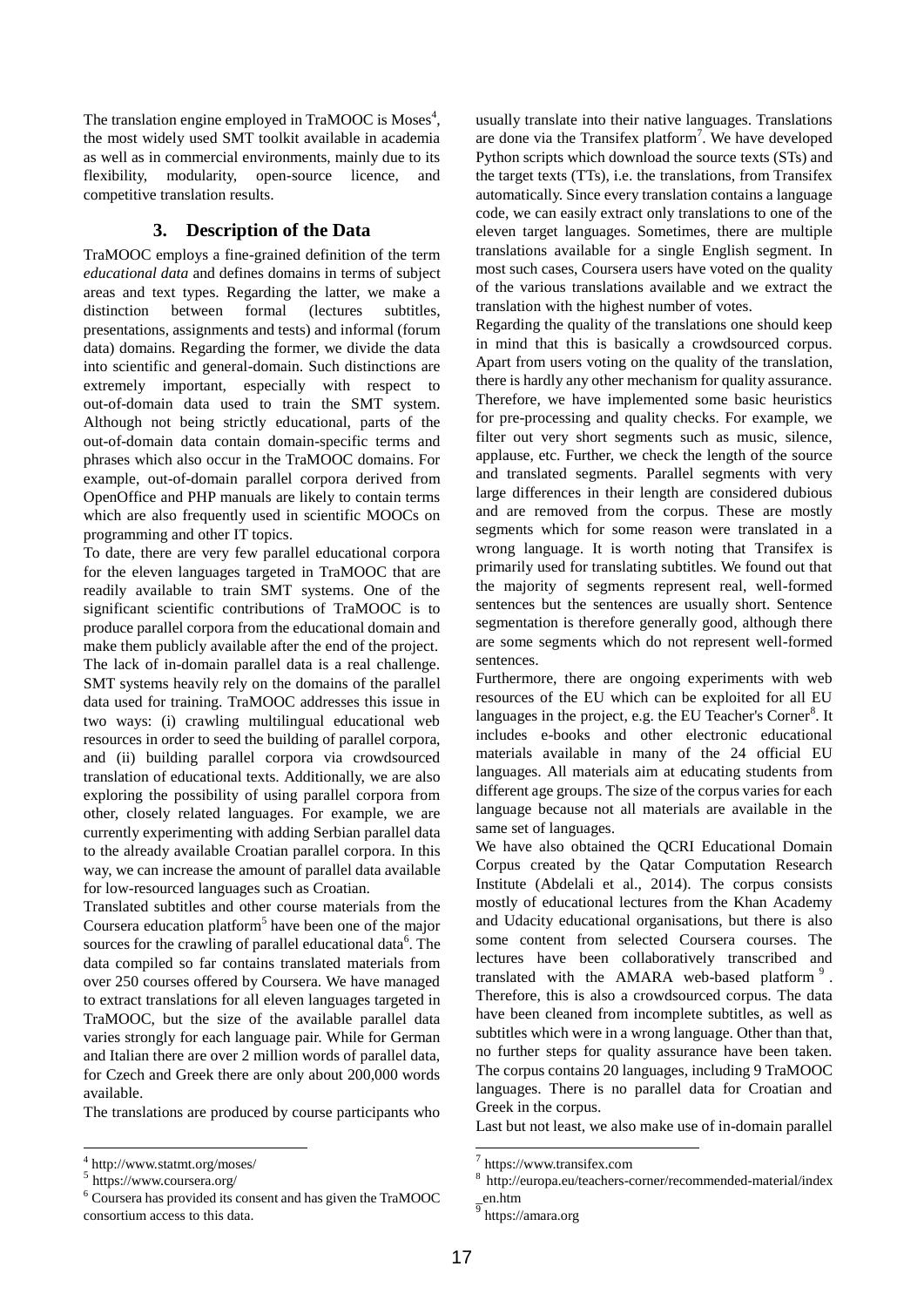data available only for some of the eleven target languages. For example, for German we have obtained parallel data produced within the EU-funded transLectures project (FP7 ICT project  $\#287755$ )<sup>10</sup>. The data includes transcripts of selected courses available from VideoLectures.NET<sup>11</sup> which were translated by professional translators. The lectures include topics ranging from Computer Science, Technology, Mathematics, Physics, Chemistry and Biology to Business, Social Science and Arts. Although the size of the data is not that large (around 300,000 words), such high-quality parallel data can be very useful for the tuning of the MT models.

Table 1 provides an overview of the size of parallel in-domain data collected so far for each of the eleven TraMOOC languages. The size is given in millions of English words.

Creating parallel corpora via crowdsourcing is another way for obtaining in-domain data which we are pursuing in TraMOOC. We aim at annotating 1 million words per language pair. Due to the use of filtering techniques, like the selection of the best choice among redundant translations, or the automatic detection of errors, in order to ensure the quality of the crowdsourced data, the size of the usable in-domain parallel corpora is expected to be between 800,000 and 850,000 words per language pair. The texts will be carefully selected from subtitles of MOOC courses, course assignments, slides, and other course materials. The forum data of TraMOOC's industrial partner, Iversity, are also included since student forums will also be automatically translated for the purposes of implicit translation evaluation.

| Language pair | Size (million words) |  |
|---------------|----------------------|--|
| EN-DE         | 2.7                  |  |
| $EN-BG$       | 1.5                  |  |
| EN-PT         | 4.8                  |  |
| EN-EL         | 2.4                  |  |
| EN-NL         | 1.3                  |  |
| EN-CZ         | 1.5                  |  |
| <b>EN-RU</b>  | 1.4                  |  |
| EN-CR         | 0.2                  |  |
| EN-PL         | 1.7                  |  |
| EN-IT         | 2.3                  |  |
| EN-ZH         | 8.7                  |  |

Table 1: Size of parallel data for all language pairs

### **4. Initial Translation Results**

For the initial TraMOOC prototypes we focused on three language pairs: EN-IT, EN-PT and EN-EL. Phrase-based models were trained on a large amount of parallel and monolingual data, including TED (Cettolo et al., 2012), Europarl (Koehn, 2005), JRC-Acquis (Steinberger et al., 2006), various OPUS corpora (Tiedemann, 2012), WMT News Commentary and Common Crawl<sup>12</sup>, and SETimes

l

(Tyers and Alperen, 2010). These were supplemented with monolingual Wikipedia corpora<sup>13</sup> for all three target languages.

The phrase-based models include many features which make them strong baselines. These models include standard features plus a hierarchical lexicalised reordering model (Galley & Manning, 2008), a 5-gram operation sequence model (Durrani et al., 2013), binary features indicating absolute occurrence count classes of phrase pairs, sparse phrase length features, and sparse lexical features for the top-200 words. The models were optimised to maximise BLEU (Papineni et al., 2002) with batch MIRA (Cherry & Foster, 2012) on 1000-best lists. In Table 1 we compare the BLEU score performance of the systems on the TraMOOC test sets, when tuned on a mixed domain tuning set, or with the TraMOOC tuning set. The mixed tuning set includes tuning sets from TED, Europarl, and News to result in the highest possible general performance system (Huck et al., 2015). As expected, however, it is outperformed by using the domain-specific test set.

|       | <b>System</b>      | <b>TraMOOC</b> | <b>TraMOOC</b> |
|-------|--------------------|----------------|----------------|
|       |                    | Dev            | <b>Test</b>    |
| EN-EL | Tuned Mixed        | 25.5           | 28.0           |
|       | Tuned TraMOOC Dev  | 27.9           | 28.5           |
| EN-PT | Tuned Mixed        | 34.1           | 27.9           |
|       | Tuned TraMOOC Dev  | 36.5           | 29.1           |
| EN-IT | <b>Tuned Mixed</b> | 34.1           | 32.6           |
|       | Tuned TraMOOC Dev  | 35.9           | 33.0           |

Table 2: BLEU scores for the initial translation prototypes

### **5. Crowdsourcing**

Crowdsourcing has been employed extensively for the implementation of human intelligence natural language processing (NLP) tasks in recent years (Callison, 2009; Zaidan & Burch, 2011; Zbib et al., 2012; Ambati, 2012; Finin et al., 2010; Hsueh et al., 2009).

TraMOOC involves crowdsourcing for realizing sub-goals that require human intervention in order to meet its high-quality output standards against upcoming challenges, including the large number of targeted languages, the fragmentary or weak SMT infrastructure support for the majority of the languages, and the multiple domains and text genres involved.

The CrowdFlower<sup>14</sup> platform was chosen for the implementation of the crowdsourcing activities because of (a) its configurability, (b) its robust infrastructure, (c) its densely populated crowd channels and the evaluation and ranking process they undergo, (d) its convenient payment options, and (e) its high reception and popularity level in the microtasking field.

The targeted crowds consist of (a) translation *experts*, (b) an *internal* group of workers with a known background in linguistics and/or translation, and (c) a group of *external*

1

<sup>10</sup> https://www.translectures.eu/web/project-summary/

<sup>&</sup>lt;sup>11</sup> http://videolectures.net/

<sup>12</sup> http://www.statmt.org/wmt15/translation-task.html

<sup>13</sup> http://dumps.wikimedia.org (April 2015)

<sup>&</sup>lt;sup>14</sup> www.crowdflower.com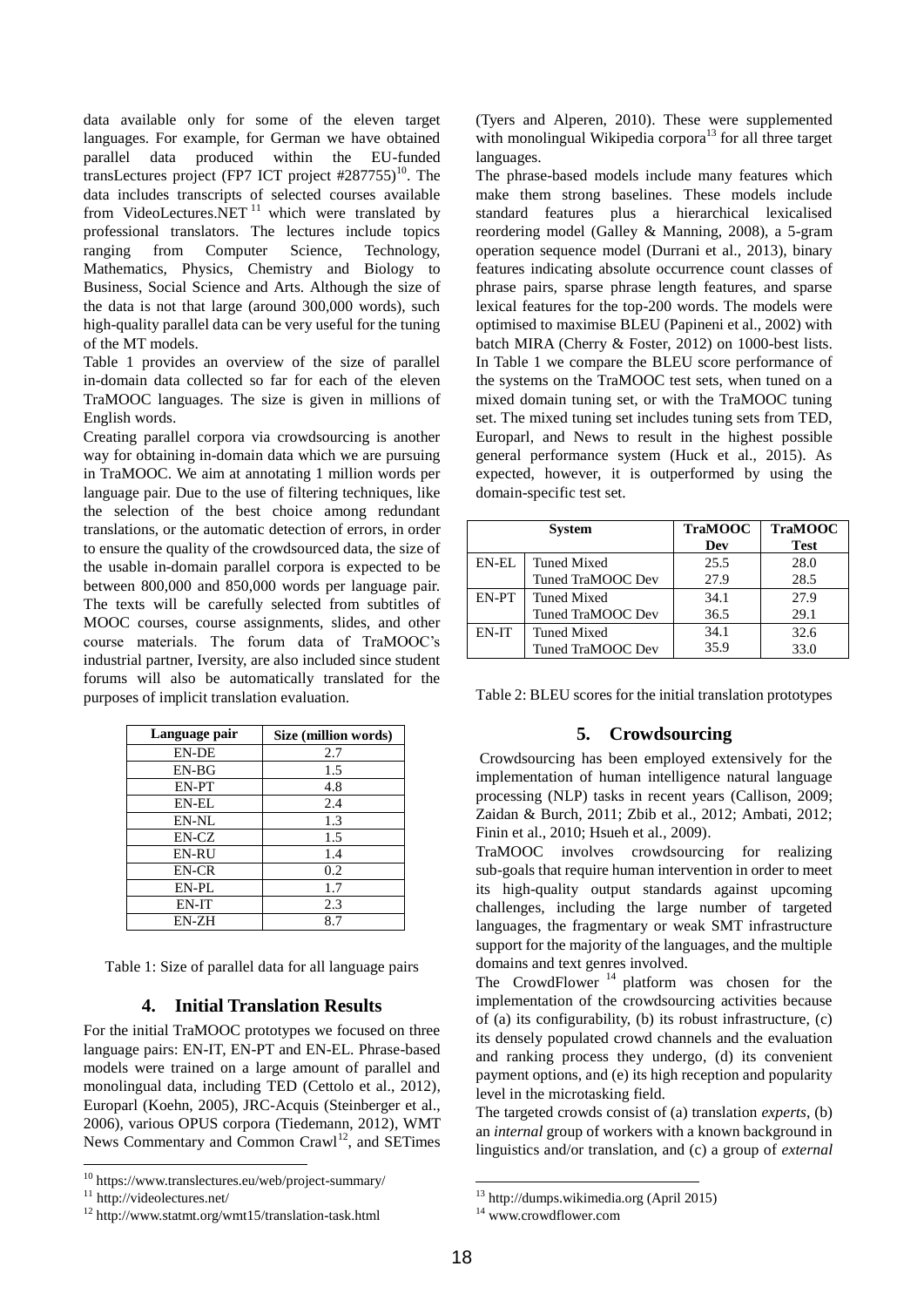contributors from the platform's crowd channels. For the latter crowd category, apart from the standard channel evaluation processes applied by the platform to isolate spammers and contributors with poor language skills, further quality assurance measures are taken like

- access control using quiz data that are far from straightforward to address and
- $\frac{1}{\sqrt{1-\frac{1}{\sqrt{1-\frac{1}{\sqrt{1-\frac{1}{\sqrt{1-\frac{1}{\sqrt{1-\frac{1}{\sqrt{1-\frac{1}{\sqrt{1-\frac{1}{\sqrt{1-\frac{1}{\sqrt{1-\frac{1}{\sqrt{1-\frac{1}{\sqrt{1-\frac{1}{\sqrt{1-\frac{1}{\sqrt{1-\frac{1}{\sqrt{1-\frac{1}{\sqrt{1-\frac{1}{\sqrt{1-\frac{1}{\sqrt{1-\frac{1}{\sqrt{1-\frac{1}{\sqrt{1-\frac{1}{\sqrt{1-\frac{1}{\sqrt{1-\frac{1}{\sqrt{1-\frac{1}{\sqrt{1-\frac{1}{\sqrt{1-\frac{1}{$ the total data rows) to more than one contributors (redundancy).

A separate crowdsourcing task is set up for every language pair and for every NLP activity type. Approximately a total of 2.2 M rows (segments) will be processed. The cost of each activity type varies, depending on its complexity, and is in alignment to the costs reported for similar tasks in the literature.

A microtask in CrowdFlower requires the configuration of several parameter settings that pertain to the number of rows to be tackled in one page, the accepted error rate per page, the maximum number of judgments per contributor, etc. To optimize the configuration a series of trial set-ups have been run before the main tasks, where the participants' comments were recorded and taken into account.

TraMOOC focuses on three types of NLP activities, namely human translation, evaluation of MT output, and text annotation.

## **5.1 Translation**

Human translation focuses on the development of in-domain (educational) and in-genre parallel data for training the translation engine, in particular for language pairs that are not adequately equipped with parallel data. This task will be available to internal and external contributors. Each contributor has to translate a set of ten segments in order to complete, submit and get paid for a job. A maximum number of 600 segments have been assigned per contributor. The goal for this task is for the number of segments to be translated per language to exceed 100,000. The cost per segment has been set at  $0.046$ .

## **5.2 Evaluation**

The evaluation task includes several distinct sub-activities, which will form four different crowdsourcing tasks either independently or combined:

- 1. Likert scale adequacy/fluency marking and post-editing. This task will be opened to internal and external contributors, and will involve approximately 75,000 segments per language pair. The cost per segment has been set at 0.02€.
- 2. This task includes Task 1 plus error type mark up. Error types will include inflectional morphology, word order, omission, addition and mistranslation. This task will target approximately 15,000 segments per language, and will be mainly carried out by internal contributors and experts. The segment cost has been set at 0.05€.
- 3. Error taxonomy-based evaluation for translation model comparison for two language pairs, EN-DE and EN-CZ, for 1,000 segments per pair. This task will be mainly carried out by experts. Segment cost has been set at 0.05€.
- 4. Ranking multiple translations of a given segment. Redundant translations provided in the translation task will be used in this evaluation task. External and internal contributors will be asked to rank the provided translation in decreasing quality. This task will target around 8,000 segments per language pair. Segment cost has been set at 0.02€.

Experimentation with various crowd types and comparative testing between different task complexity levels aims at investigating the usability, the usefulness and the efficiency of sophisticated human evaluation.

## **5.3 Annotation**

Text annotation involves two different crowdsourcing tasks: entity annotation and sentiment annotation. The former will be applied to 1,000 segments per language pair, for all eleven pairs. Each segment will be annotated three times by three distinct contributors. The annotation process includes the markup of a potential single- or multi-word entity in the source segment, the linking with its Wikipedia URL (if available), and then the parallel process in the target segment. The segment cost has been set at 0.05€.

Sentiment annotation will be applied to English segments only, taken from the MOOC forum students' text. Contributors will identify whether a given segment contains a positive, neutral or negative opinion regarding the machine-translated course content, produced by the TraMOOC translation engines. The cost for each segment annotation is 0.01 $\epsilon$ .

The aforementioned annotations are used for training and/or testing the entity recognition and the sentiment analysis tools; the output of these tools facilitates the implicit evaluation setup described in detail in the next section.

# **6. Evaluation Schema**

# **6.1 Explicit Evaluation**

Explicit evaluation involves automatic and human evaluation of the translation output. In particular, n-gram similarity-based metrics, e.g. BLEU or NIST (Papineni et al., 2002), or word-editing based metrics, e.g.  $TER<sup>15</sup>$ , are used for estimating the accuracy of the translated text. Diagnostic evaluation is performed focused on specific linguistic phenomena and error types. Comparative analysis of the results is performed across translation models, across language models, across languages, and across text types. Human evaluation is performed via crowdsourcing, as described earlier, and involves domain experts, translation experts and non-experts.

.

<sup>15</sup> http://www.cs.umd.edu/~snover/tercom/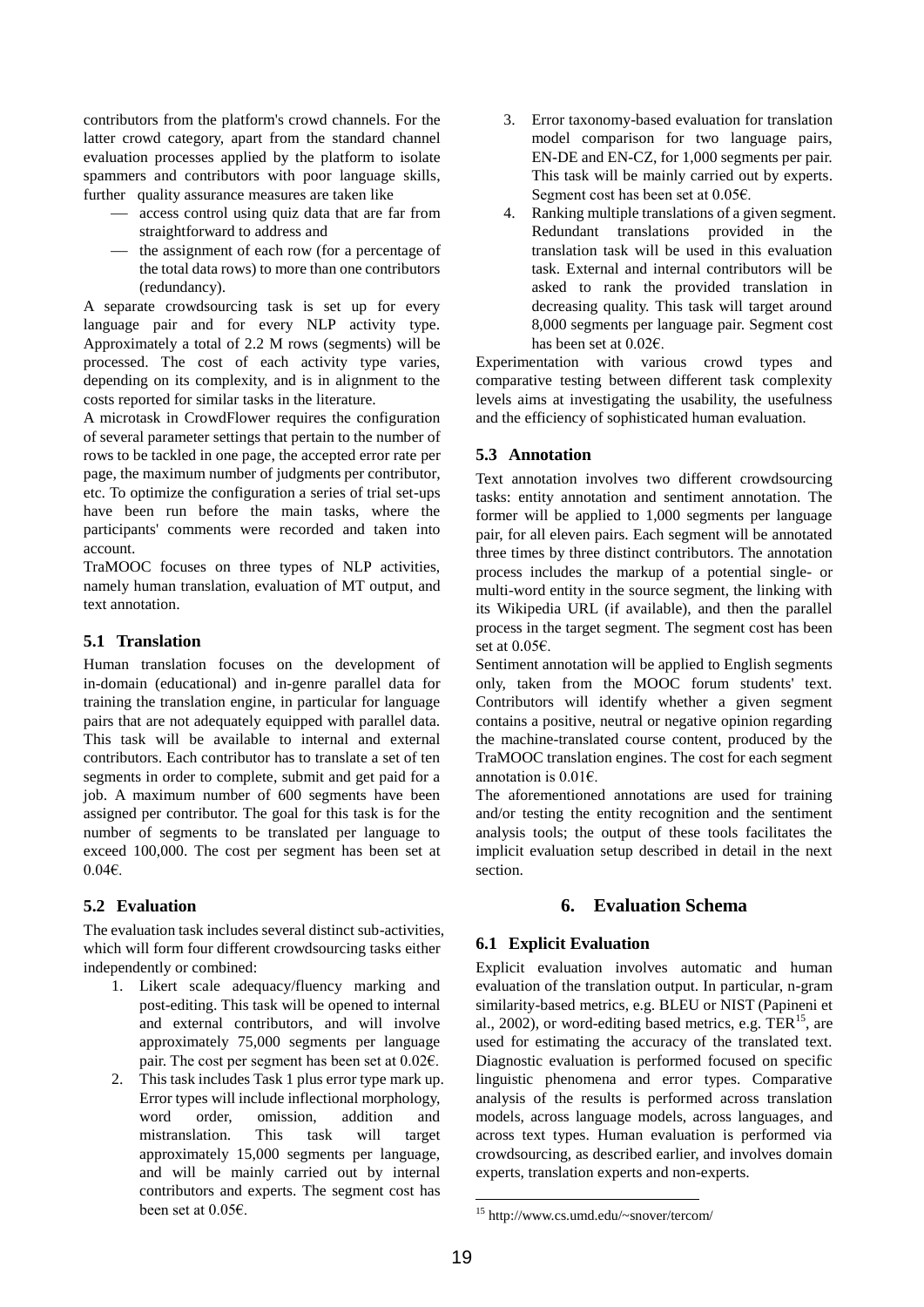The comparative analysis of translation models will comprise automatic and human evaluation of syntax-based SMT, phrase-based SMT, and Neural MT, in the English-German and English-Czech language pairs. This stage will also provide a valuable linguistic checkpoint for ST issues. Thereafter, human evaluation by experts and non-experts will rate quality, highlight commonly occurring errors in MT output, and provide edited TT segments for retraining the MT engines in order to improve quality and domain specificity.

### **6.2 Implicit Evaluation**

Implicit MT evaluation aims to judge the MT quality between the ST and automatically generated TT without using a manually created reference translation. In TraMOOC, topic identification and sentiment analysis will be used for this task. Topic identification is performed via wikification (Mihalcea, 2007). Sentiment analysis extracts the opinion of end-users regarding the TT by applying opinion mining techniques to user contributions posted on the MOOC forum.

For the implicit MT evaluation we focus on topical information elements (named entities, events, specific terms) in source and target documents. Topic identification can be done in several ways such as computing word weights (Wartena et al., 2010), using the document structure to find the main topics (Hearst, 1995), or applying an (un)supervised topic modeling technique such as LDA (Blei et al., 2003).

In TraMOOC we make use of the fact that most Wikipedia pages have translations in many other languages, and use wikification for implicit MT evaluation. Using name translation as a measure for overall MT quality has been suggested before and has been shown to correlate well with human MT judgments (Hirschman et al., 2000). With wikification we aim to generalize this technique. Such a wikification system detects both named entities and terms (topics) in a document and links them to their corresponding Wikipedia page. We apply a Wikifier (Ratinov & Roth, 2011) to find and link the topics in the English source data to their relevant Wikipedia pages. Next, we use the alignment between the source and target sentence to get the corresponding translation of the topics in the TT. We check whether this translated topic corresponds to the same Wikipedia page in the ST. When such a match is found, we count this as a correct topic translation, and when no matching page is found we count it as an error. The transformation of the Wikification results into a reliable implicit evaluation MT score is a crucial research question that we will pursue in the course of the project.

We create a reference set for the tuning and testing of the Wikifier and the development of the implicit score metric. For this reference set we collected 1000 sentences from MOOC courses in the eleven languages. These sentences are manually annotated with Wikipedia links via the Crowdsourcing platform. Each sentence is annotated by three different annotators and only annotations supported by at last two annotators are kept in the final reference set.

This set will also give us an indication of the limits of the wikification method, such as its dependency on coverage of topics per language. Greek, for example, only has around  $115,000^{16}$  Wikipedia pages available and many detected topics in the English will not have corresponding Greek Wikipedia pages. Therefore we expect a lower coverage of the implicit evaluation method for low-resource languages as can be illustrated in the following example.

In Example 1 we show a sentence taken from the Iversity MOOC course on Critical Thinking. Examples 2 and 3 show the automatic translation of this sentence in Portuguese and Greek produced by the prototype-1 TraMOOC MT system. In both cases the translation of the name is only partly correct. In Portuguese the correct translation should have been 'Trilema de Münchhausen' or the synonym 'Trilema de Agripa' that both point to the same existing Wikipedia page. Due to the incorrect translation, the implicit MT evaluation will count this as a translation error. For Greek, no equivalent Wikipedia page exists and the translation quality of 'Ο Αγρίππας του Mσγτάοσσεν' cannot be verified.

*(1) Agrippa's Trilemma states that there are three options if we try to prove any truth .*

*(2) PT: Agrippa Munchausen afirma que existem três opções se tentarmos provar qualquer verdade.*

*(3) ΕL: Ο Αγρίππας του Μυγχάουσεν αναφέρει ότι* υπάρχουν τρεις επιλογές αν προσπαθήσουμε να αποδείζει *κάποια αλήθεια*.

## **7. Use Cases**

The technology developed in the TraMOOC project is applied to two different use-cases: the European MOOC platform, Iversity, and the VideoLectures.NET digital video lecture library.

Iversity is a Berlin-based MOOC provider which launched its first MOOCs in 2013 and has grown quickly, recently reaching a cumulative 500,000 users with over 700,000 course enrollments. There are now ~50 courses from a few dozen European universities, with most users in Europe, but also from all parts of the world $^{17}$ . Courses cover areas ranging from Design, Engineering, and Computer Science to Education, Philosophy, and Life Sciences. The language of the vast majority of courses provided is English, and courses are mostly held via video lectures, though some have additional textual material, such as slides. All courses are accompanied by a forum platform that allows students and teachers to communicate. The translation prototypes generated in TraMOOC will be integrated into the Iversity platform according to the end-user requirements.

VideoLectures.NET, administered by the Knowledge 4 All Foundation Ltd. and run by the dedicated Center for Transfer in Information Technologies at the Josef Stefan

.

<sup>16</sup> verified at 23-02-2016

 $^{17}$ https://www.class-central.com/report/iversity-european-mooc s/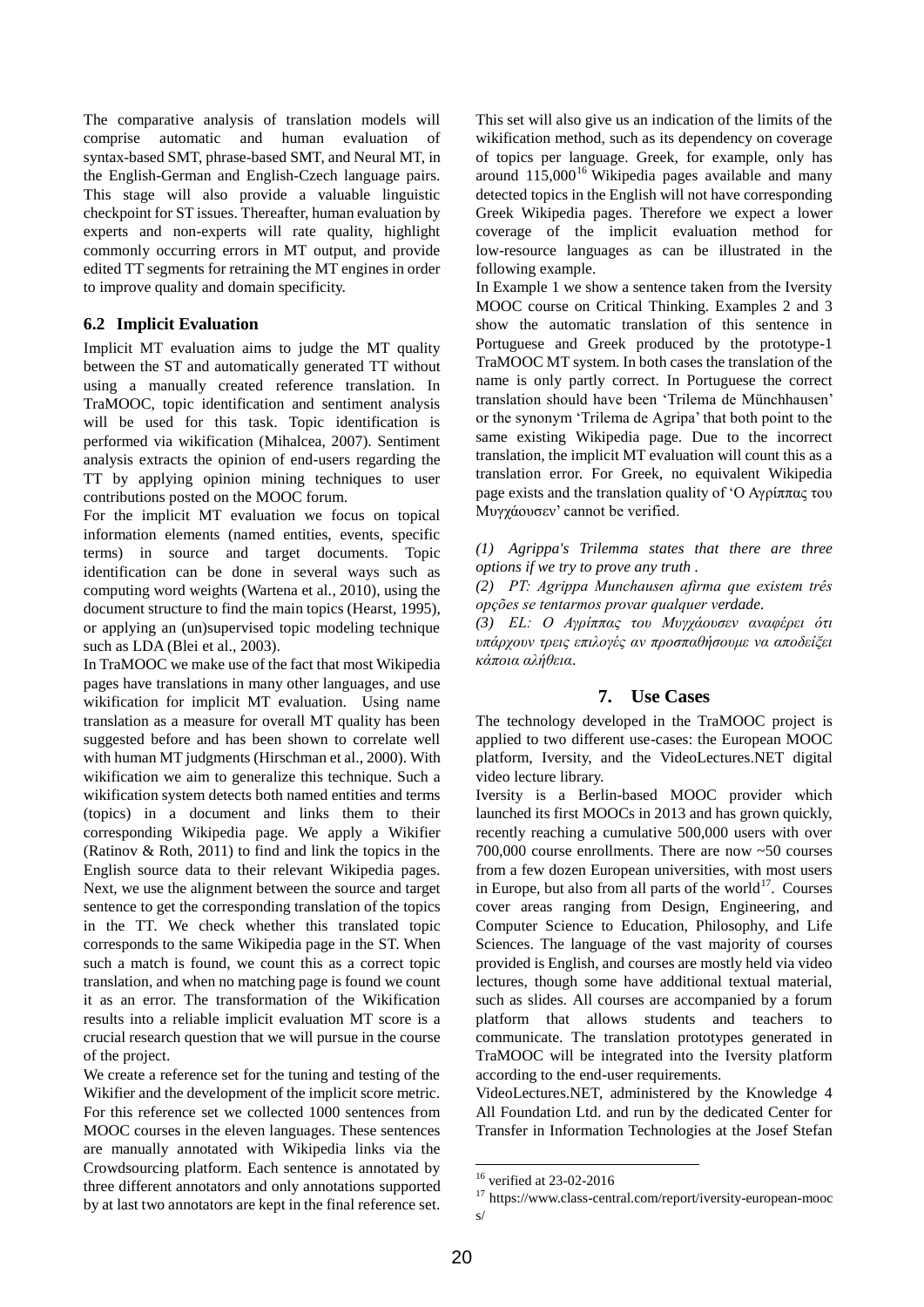Institute (JSI) in Ljubljana, was founded in 2001. It functions as a free, online video library, established with the aim of promoting access to academic lectures given by distinguished scholars, scientists, researchers and academics from many scientific fields, at conferences, summer schools, workshops, and university classrooms. Lecture subtitles translated via the TraMOOC translation prototypes will be accessible through the video library.

#### **8. Acknowledgements**

The research leading to these results has received funding from the European Union's Horizon 2020 research and innovation programme under Grant Agreement No 644333, as well as from the ADAPT Centre, Dublin.

### **9. References**

- Abdelali, A., Guzman, F., Sajjad, H., and Vogel, S. (2014). The AMARA Corpus: Building parallel language resources for the educational domain. In *Proceedings of the 9th International Conference on Language Resources and Evaluation* (LREC'14). Reykjavik, Iceland, pp. 1856-1862.
- Ambati, V. (2012). *Active learning and crowd-sourcing for machine translation*. PhD Thesis. Carnegie Mellon University. ISBN: 978-1-267-58215-7.
- Blei D. M., Ng, A. Y. and Jordan, M. I. (2003). Latent Dirichlet Allocation. *Journal of Machine Learning Research*, (3), pp. 993–1022.
- Callison-Burch, C. (2009). Fast, cheap, and creative: evaluating translation quality using Amazon's Mechanical Turk. In *Proceedings of the 2009 Conference on Empirical Methods in Natural Language Processing: Volume 1*. Association for Computational Linguistics, pp. 286-295.
- Cettolo, M., Girardi, C. and Federico, M. (2012). WIT3: Web Inventory of Transcribed and Translated Talks. In *Proceedings of the Annual Conference of the European Association for Machine Translation* (EAMT). Trento, Italy, pp. 261–268.
- Cherry, C. Foster, G. (2012). Batch Tuning Strategies for Statistical Machine Translation. In *Proceedings of the Human Language Technology Conference/North American Chapter of the Association for Computational Linguistics* (HLT-NAACL). Montréal, Canada, pp. 427–436.
- Durrani, Ν., Fraser, A. and Schmid, H. (2013). Model With Minimal Translation Units, But Decode With Phrases. In *Proceedings of the Human Language Technology Conference North American Chapter of the Association for Computational Linguistics* (HLT-NAACL), Atlanta, GA, USA, pp. 1–11.
- Finin, T. Murnane, W., Karandikar, A., Keller, N. and Martineau, J. (2010). Annotating named entities in Twitter data with crowdsourcing. In *Proceedings of the NAACL HLT 2010 Workshop on Creating Speech and Language Data with Amazon's Mechanical Turk*. Association for Computational Linguistics, pp. 80-88.
- Galley, M., Manning, C. D. (2008). A Simple and Effective Hierarchical Phrase Reordering Model. In

*Proceedings of the Conference on Empirical Methods for Natural Language Processing* (EMNLP). Honolulu, USA, pp. 847–855.

- Hearst, M. A. (1995). Tilebars: visualization of term distribution information in full text information access. In *Proceedings of the SIGCHI Conference on Human Factors in Computing Systems*. Denver, CO, USA: ACM Press/Addison-Wesley Publishing Co, pp. 59–66.
- Hirschman, L., Reeder, F., Burger, J. D. and Miller, K. (2000). Name translation as a machine translation evaluation task. In *Proceedings of the Workshop Evaluation of Machine Translation*, LREC. Athens, Greece, pp. 21-28.
- Hsueh, P., Melville, P. and Sindhwani, V. (2009). Data quality from crowdsourcing: a study of annotation selection criteria. In *Proceedings of the NAACL HLT 2009 Workshop on Active Learning for Natural Language Processing*. Association for Computational Linguistics, pp. 27-35.
- Huck, M., Birch, A. and Haddow, B. (2015). Mixed-Domain vs. Multi-Domain Statistical Machine Translation. In *Proceedings of MT Summit XV, vol.1: MT Researchers' Track*. Miami, FL, USA, pp. 240-255.
- Koehn, P. (2005). Europarl: A Parallel Corpus for Statistical Machine Translation. In *Proceedings of the MT Summit X*. Phuket, Thailand, pp. 79-86.
- Mihalcea, R. and Csomai, A. (2007). Wikify!: Linking documents to encyclopedic knowledge. In *Proceedings of the Sixteenth ACM Conference on Information and Knowledge Management*, CIKM '07. New York, NY, USA, pp. 233–242.
- Papineni, K., Roukos, S., Ward, T. and Zhu, W. J. (2002). Bleu: a Method for Automatic Evaluation of Machine Translation. In *Proceedings of the Annual Meeting of the Association for Computational Linguistics* (ACL). Philadelphia, PA, USA, pp. 311–318.
- Ratinov, L., Roth, D., Downey, D. and Anderson, M. (2011). Local and Global Algorithms for Disambiguation to Wikipedia. In *Proceedings of the 49th Annual Meeting of the Association for Computational Linguistics: Human Language Technologies-Volume* 1. Portland, Oregon, USA, pp. 1375–1384.
- Steinberger, R., Pouliquen, B., Widiger, A., Ignat, C., Erjavec, T., Tufis, D. and Varga, D. (2006). The JRC-Acquis: A Multilingual Aligned Parallel Corpus with 20+ Languages. In *Proceedings of the International Conference on Language Resources and Evaluation* (LREC). Genoa, Italy, pp. 2142–2147.
- Tiedemann, J. (2012). Parallel Data, Tools and Interfaces in OPUS. In *Proceedings of the International Conference on Language Resources and Evaluation* (LREC). Istanbul, Turkey, pp. 2214–2218.
- Tyers, F. M. and Alperen, M. S. (2010). South-East European Times: A parallel corpus of Balkan languages. In *Proceedings of the LREC Workshop on Exploitation of Multilingual Resources and Tools for Central and (South-) Eastern European Languages*. Malta, pp. 49–53.